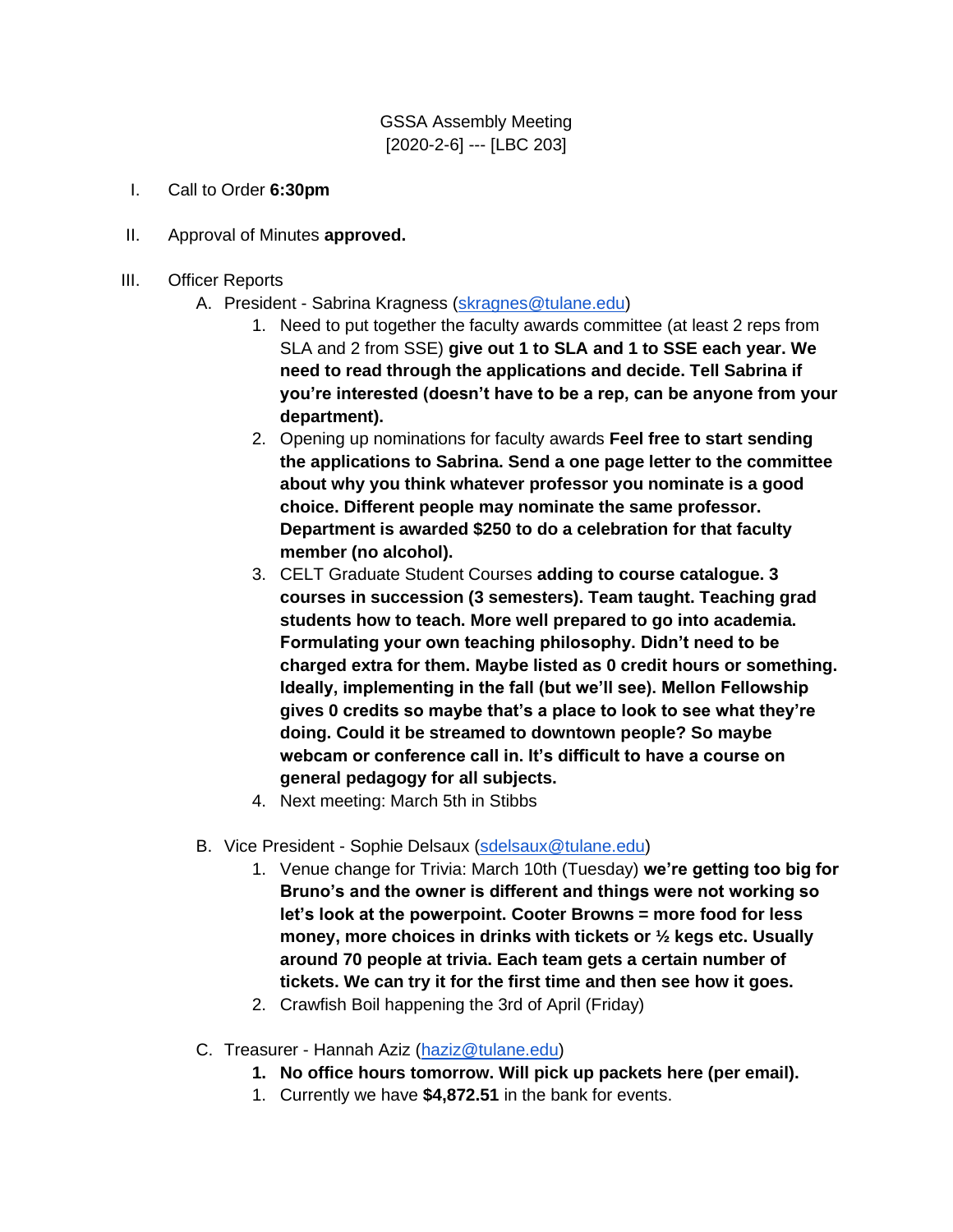- 2. We have **\$2,996.91** for speakers (between visiting professionals & honorarium)
- 3. Thus, we have **\$7,869.42** total.
- 4. Event Requests

| <b>Department</b>                               | <b>Event Title</b>                                                    | <b>Date</b>                       | <b>Amount</b><br><b>Requested</b> | <b>Expense</b>                                                                        | <b>Expected</b><br><b>Attendance</b> | Per person    |
|-------------------------------------------------|-----------------------------------------------------------------------|-----------------------------------|-----------------------------------|---------------------------------------------------------------------------------------|--------------------------------------|---------------|
| Cell &<br>Molecular<br>Biology -<br><b>GSSA</b> | CMB-ATCG<br><b>Business Meeting</b>                                   | 2/10/2020                         |                                   | Food and<br>Sodas from<br>80 Papa Johns                                               | $12 - 15$                            | \$5.33-\$6.67 |
| History -<br><b>GSSA</b>                        | <b>Breakfasts for</b><br><b>Breakfast' Sake</b>                       | 2/21/2020                         |                                   | Coffee from<br>PJ's, donuts<br>from Krispy<br>Kreme, and<br>bagels from<br>120 Rouses | 20 grad<br>students                  | \$6.00        |
| Cell &<br>Molecular<br>Biology -<br><b>GSSA</b> | CMB-End of year<br><b>ATCG business</b><br>meeting and<br>celebration | 4/17/2020                         |                                   | Hot dogs<br>and Non-<br>alcoholic<br>150 beverages                                    | 15                                   | \$10.00       |
|                                                 |                                                                       | Total w/<br>events<br>under \$250 | \$350.00                          |                                                                                       |                                      |               |

## **Motion to vote on slate. Seconded. Approved (unanimous). Motion to approve the slate. Seconded. Approved (unanimous).**

- D. Secretary Amanda Reusch [\(areusch@tulane.edu\)](mailto:areusch@tulane.edu)
	- 1. Robert's Rules of Order **see the powerpoint.**

## IV. New Business

- A. Music Constitution **will be sent out in email and voted on next month**
- B. GAPSA senator report **didn't have a meeting so nevermind**
- C. SLA Graduate Studies Committee report **haven't met yet**
- D. IDGO committee report **GDC now. 2 new ones SNACS (stem non-academic careers society) and GraPPA (graduate and professional pride alliance). Budgets have been approved.**
- V. Old Business
- VI. Announcements **Climate Action Tulane meeting want to loop in grad students. See Udita if you're interested. Tomorrow at 10am. On Earth Day there's a poster**